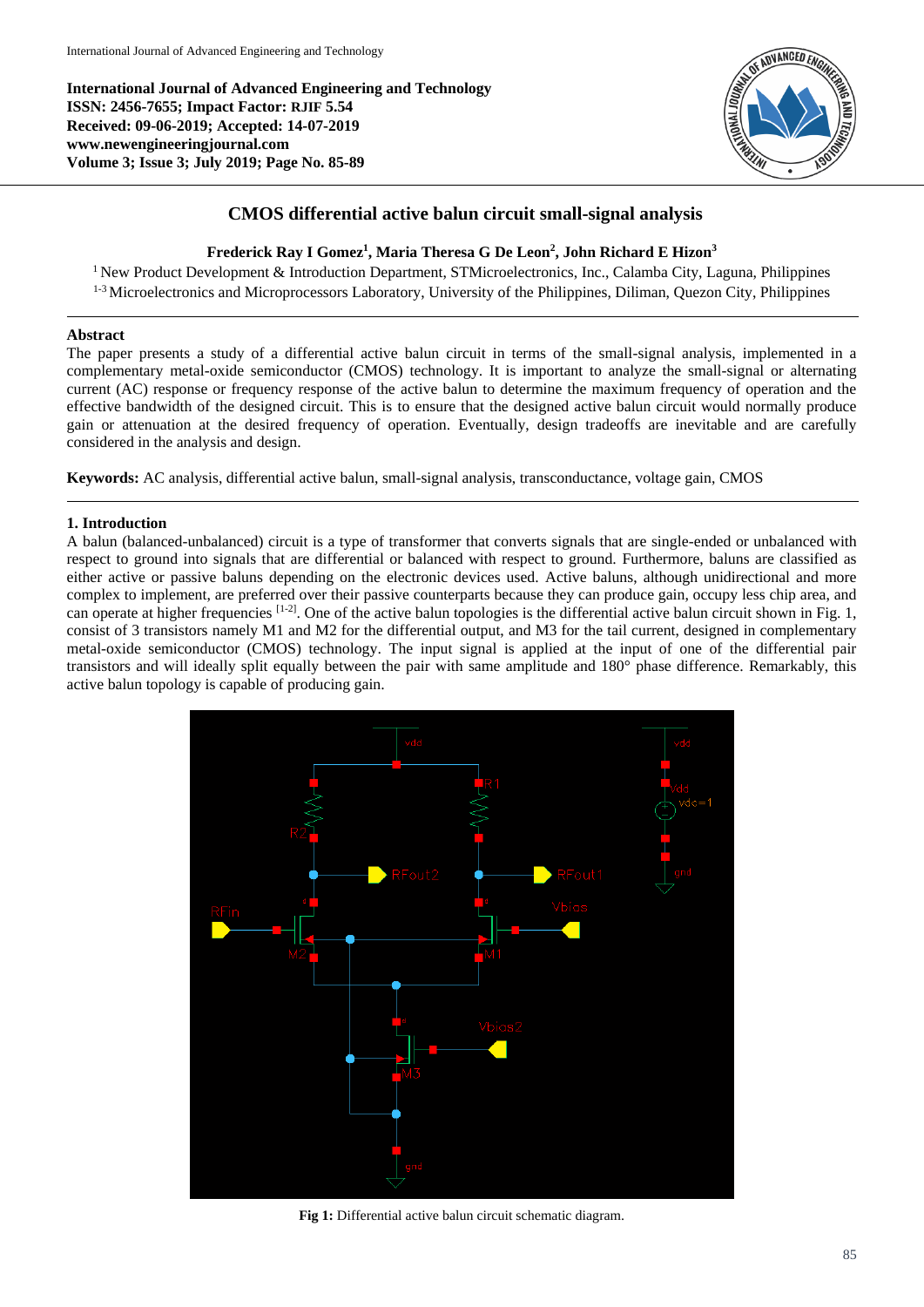#### **2. Small-Signal Analysis**

It is important to analyze the alternating current (AC) response or frequency response of the active balun to determine maximum frequency of operation and the effective bandwidth of the designed circuit. This is to ensure that the designed active balun would normally produce gain or attenuation at the desired frequency of operation, implemented in a CMOS technology. Fig. 2 shows the small-signal equivalent circuit of the differential active balun with tail resistor  $(R<sub>tail</sub>)$  representing the output resistance of transistor M3. Output resistances  $r_{01}$  and  $r_{02}$  of transistors M1 and M2, respectively, are assumed to be very high and thus neglected. Inherent capacitances are identified in the model, with output load capacitances C1 and C2. Lastly, the circuit is driven by a finite source resistance (Rs).



**Fig 2:** Differential active balun small-signal equivalent circuit.

Tail resistor (R<sub>tail</sub>) effectively represents transistor M3 since current  $g_{m3} * v_{gs3}$  equates to zero with  $v_{gs}$  and  $v_{s3}$  both connected to ground. Doing Kirchhoffs circuit law (KCL) on the drain node of M3 or source nodes of M1 and M2 results to the succeeding expressions. Normally, drain-to-source capacitances (C<sub>ds</sub>) are relatively low, thus could be neglected. With  $v_{s2} = v_{s1} = v_{ds3}$ ,

$$
g_{m2}v_{gs2} + g_{mb2}v_{bs2} + \frac{v_{g2} - v_{ds3}}{1/sC_{gs2}} + g_{m1}v_{gs1} + g_{mb1}v_{bs1} + \frac{v_{g1} - v_{ds3}}{1/sC_{gs1}} = \frac{v_{ds3}}{R_{tail}}
$$
(1)  

$$
v_{g2}(g_{m2} + sC_{gs2})
$$

$$
v_{ds3} = \frac{g_{\text{sc}} + m_{\text{sc}}}{G_{m} + \frac{1}{R_{tail}} + sC_{gsT}}
$$
\n<sup>(2)</sup>

$$
\text{with} \quad G_{mT} = G_{m1} + G_{m2} \quad \text{and} \quad C_{gsT} = C_{gs1} + C_{gs2} \tag{3}
$$

A relationship between the input gate voltage ( $v_{g2}$ ) and the M3 voltage drop  $v_{ds3}$  is now presented in the expression in (2). This expression is necessary for determining the expression for the input voltage and output voltages, as well as voltage gains  $A_{v1}$ and  $A_{v2}$  for the two outputs with respect to the input. With source resistance (Rs) set to zero, the voltage gain transfer functions are given as

$$
\frac{\left(g_{m2} + sC_{gs2}\right)\left(g_{m1} + g_{mb1}\right)R1}{v_{in}} = \frac{G_{mT} + \frac{1}{R_{tail}} + sC_{gsT}}{1 + s\left(C1 + C_{gd1}\right)R1}
$$
\n(4)

$$
A_{v2} = \frac{v_{out2}}{v_{in}}(s) = -\frac{\left| \frac{g_{m2} \left( G_{m1} + \frac{1}{R_{tail}} \right) + g_{m2} s C_{gs1} - g_{m2} s C_{gs2}}{G_{m1} + G_{m2} + \frac{1}{R_{tail}} + s C_{gs1} + s C_{gs2}} - s C_{gd2} \right| R2}{1 + s \left( C2 + C_{gd2} \right) R2}
$$
(5)

where

$$
G_{mT} = G_{m1} + G_{m2} \qquad , \qquad C_{gsT} = C_{gs1} + C_{gs2} \tag{6}
$$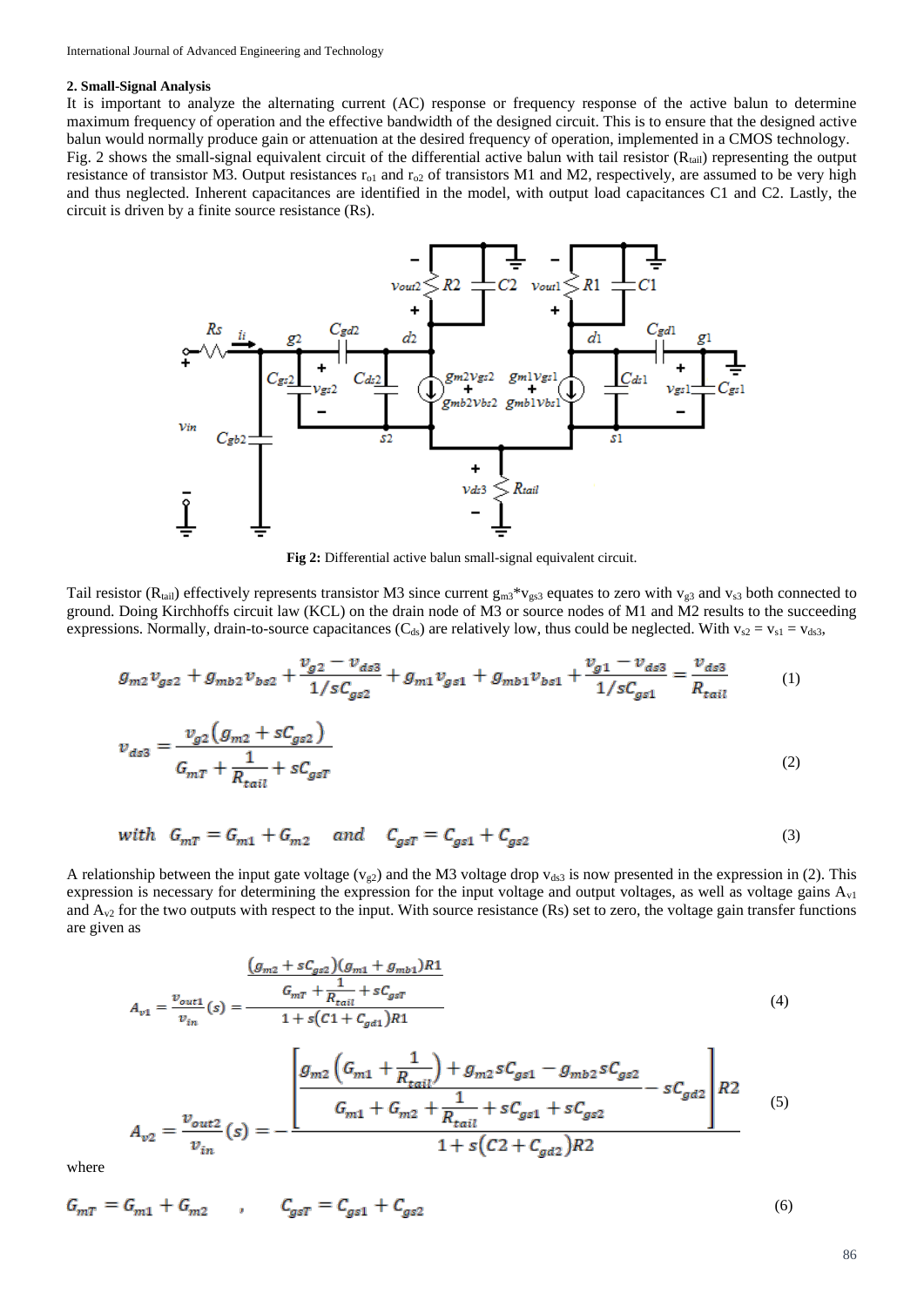$$
G_{m1} = g_{m1} + g_{mb1} \qquad G_{m2} = g_{m2} + g_{mb2} \tag{7}
$$

**3. The corresponding pole locations could be estimated as** 

$$
\omega_{p,v1} = \frac{1}{R1(C1 + C_{gd1})}
$$
\n
$$
\omega_{p,v2} = \frac{1}{R2(C2 + C_{gd2})}
$$
\n(9)

Letting  $s = 0$ , voltage gains  $A_{v1}$  and  $A_{v2}$  from (4) and (5), respectively, could be estimated. This neglects the effects of the capacitances in the circuit. Shown in Fig. 3 is the differential active balun small-signal simplified model. It is also noted that input of the active balun is connected to the gate of transistor M1, thus input resistance  $R_i \rightarrow \infty$ . Source resistance is also neglected in the model.



**Fig 3:** Differential active balun low frequency small-signal circuit.

Resistor R<sub>tail</sub> effectively represents transistor M3 since current  $g_{m3}$ <sup>\*</sup>v<sub>gs3</sub> equates to zero with v<sub>g3</sub> and v<sub>s3</sub> both connected to ground. Doing KCL on the drain node of M3 or source nodes of M1 and M2, results to the following expressions shown below.

$$
g_{m2}v_{gs2} + g_{mb2}v_{bs2} + g_{m1}v_{gs1} + g_{mb1}v_{bs1} = \frac{v_{ds3}}{R_{tail}}
$$
(10)

$$
v_{ds3} = \frac{g_{m2} \cdot v_{in}}{G_{m1} + G_{m2} + \frac{1}{R_{tail}}}
$$
(11)

with 
$$
G_{m1} = g_{m1} + g_{mb1}
$$
 and  $G_{m2} = g_{m2} + g_{mb2}$  (12)

A relationship between the input small signal ( $v_{in}$ ) and the M3 voltage drop  $v_{ds3}$  is now presented in (11). The expression corresponds to the expression in (2) with frequency response not taken into effect. This equation is necessary to determine the voltage gains  $A_{v1}$  and  $A_{v2}$ .

$$
A_{v1} = \frac{v_{out1}}{v_{in}} = \frac{g_{m2} \cdot G_{m1} R1}{G_{m1} + G_{m2} + \frac{1}{R_{tail}}}
$$
(13)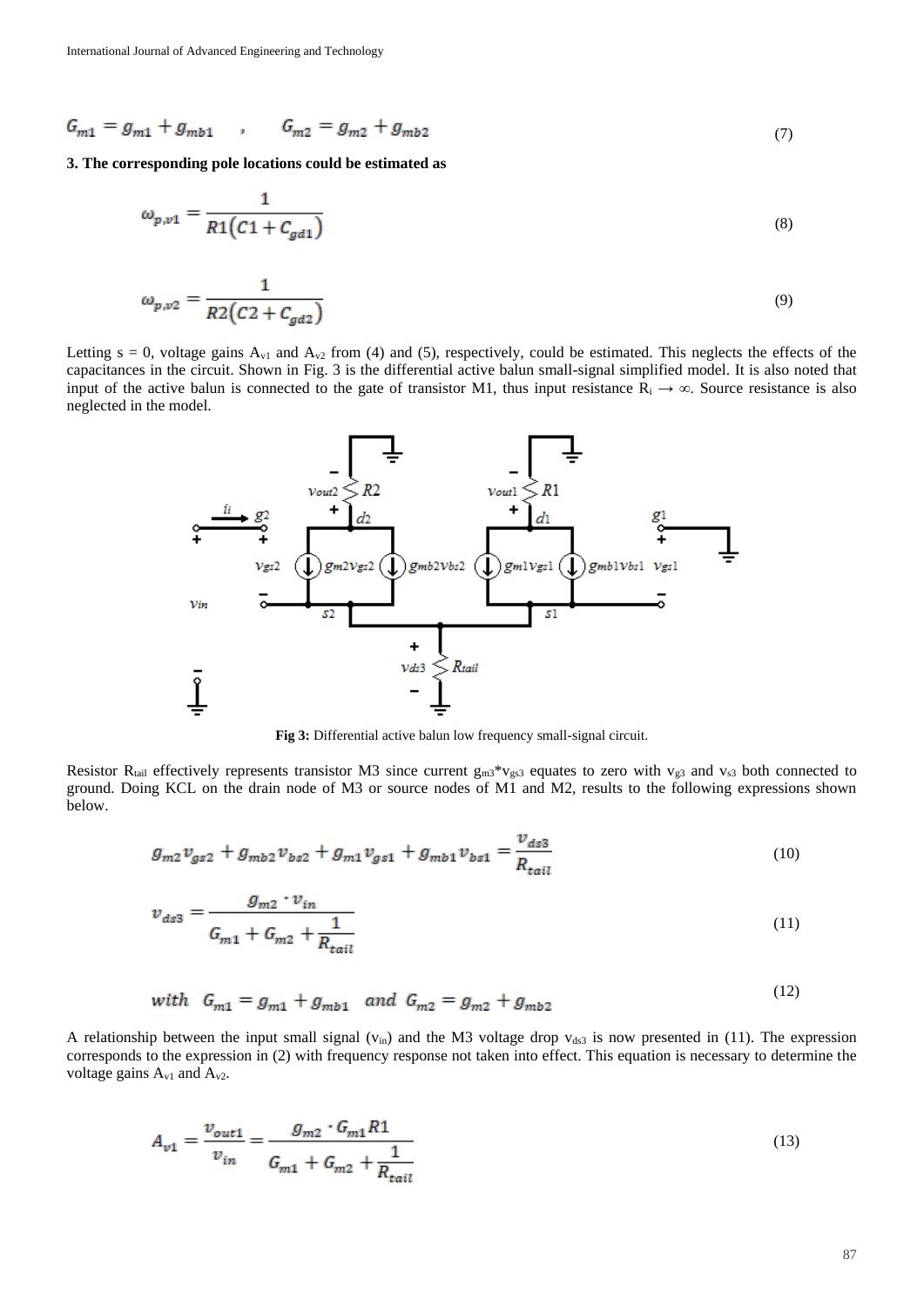International Journal of Advanced Engineering and Technology

$$
A_{v2} = \frac{v_{out2}}{v_{in}} = -\frac{(g_{m2} \cdot G_{m1} R2) + (g_{m2} \cdot \frac{R2}{R_{tail}})}{G_{m1} + G_{m2} + \frac{1}{R_{tail}}}
$$
(14)

If the differential active balun is assumed to be balanced, that is with transconductance  $G_{m1} = G_{m2}$ , and with ideal tail current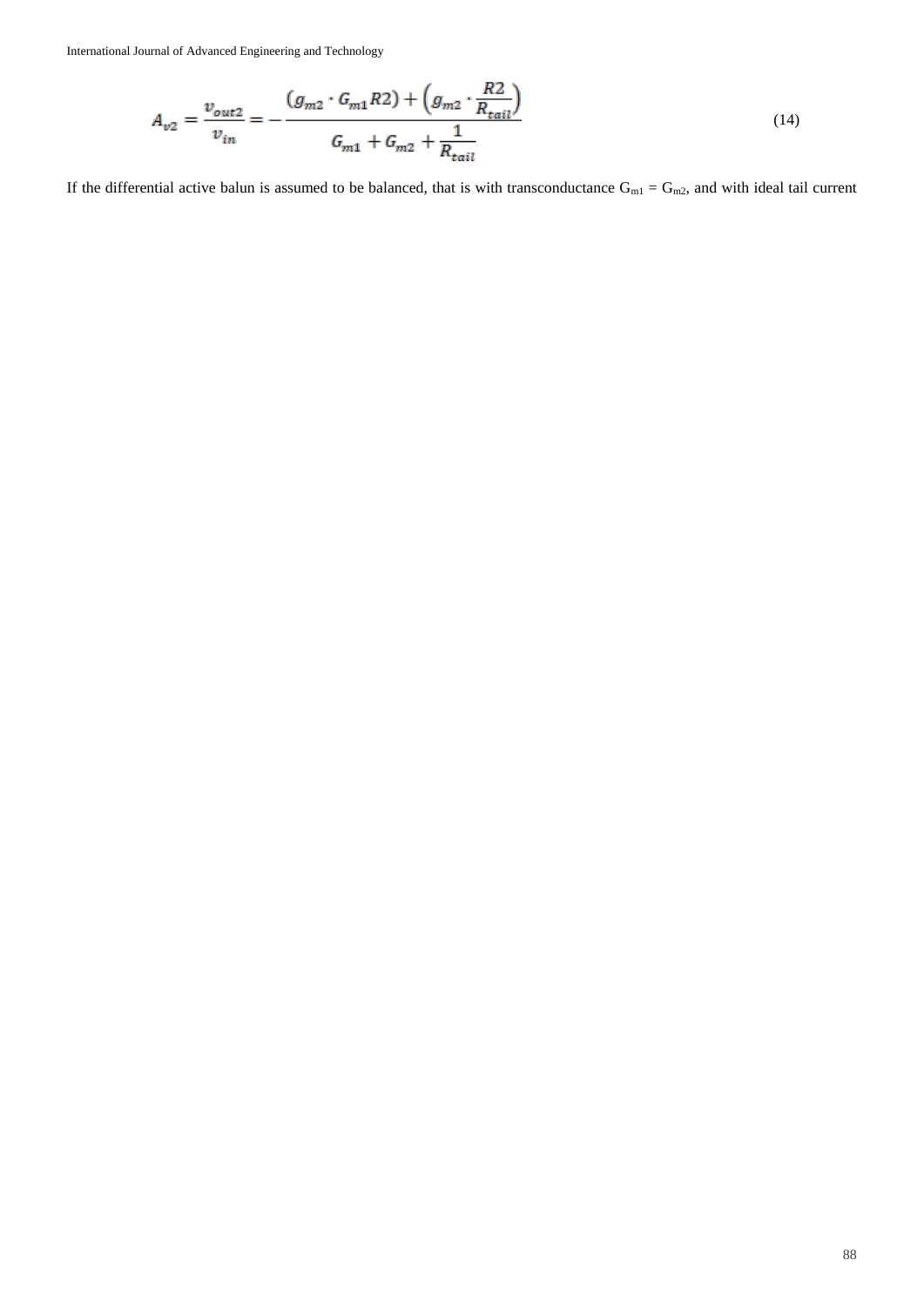International Journal of Advanced Engineering and Technology

source such that  $R_{tail} \rightarrow \infty$ , voltage gains  $A_{v1}$  and  $A_{v2}$  could be simplified as

$$
A_{v1} = \frac{v_{out1}}{v_{in}} = \frac{g_{m2} \cdot G_{m1} R1}{G_{m1} + G_{m1}} = \frac{g_{m2} R1}{2}
$$
\n(15)

$$
A_{v2} = \frac{v_{out2}}{v_{in}} = -\frac{g_{m2} \cdot G_{m1} R2 + 0}{G_{m1} + G_{m1}} = -\frac{g_{m2} R2}{2}
$$
(16)

If load resistors  $R1 = R2$ , resulting voltage gains would also be equal. This is a characteristic of a balanced differential amplifier.

$$
|A_{v1}| = |A_{v2}| = \frac{g_{m2}R1}{2} = \frac{g_{m2}R2}{2}
$$
\n(17)

But then again, due to non-ideality, the output impedance of M3 is not as high as required resulting to unequal signal in the two output branches. As previously stated, one way to compensate for the imbalance is to adjust the value of load resistors R1 and R2. Expressions in (13) and (14) will then be the bases for the two voltage gains  $A_{v1}$  and  $A_{v2}$ , accordingly. Equating these two equations would result to the relationship of the load resistors with the transconductances and Rtail, as shown in the succeeding expressions.

$$
|A_{v1}| = |A_{v2}| = \frac{g_{m2} \cdot G_{m1} R1}{G_{m1} + G_{m2} + \frac{1}{R_{tail}}} = \frac{(g_{m2} \cdot G_{m1} R2) + (g_{m2} \cdot \frac{R2}{R_{tail}})}{G_{m1} + G_{m2} + \frac{1}{R_{tail}}}
$$
(18)

$$
G_{m1}R1 = \left(G_{m1} + \frac{1}{R_{tail}}\right)R2\tag{19}
$$

$$
R1 = \left(1 + \frac{1}{G_{m1}R_{tail}}\right)R2\tag{20}
$$

$$
R2 = \left(\frac{1}{1 + \frac{1}{G_{m1}R_{tail}}}\right)R1\tag{21}
$$

Where

$$
G_{m1} = g_{m1} + g_{mb1} \tag{22}
$$

The expressions for load resistors R1 and R2 show the factor of transconductance  $(G_{m1})$  and output resistance  $R_{tail}$ . This just confirms the imbalance relationship of the differential active balun given the non-ideal current source M3. Output voltages vout1 and vout2 depend on the corresponding transconductances of M1 and M2. High transconductance would help mitigate the imbalance, but in turn would also increase the current consumption. Instead, a better way to address this problem is to set the efficiency in terms of gmoverId high enough. Increasing load resistors R1 and R2 would increase the voltage gains  $A_{v1}$  and  $A_{v2}$ , respectively. However, with the power consumption requirement, there will be a limit in the effectiveness of increasing R1 and R2.

Resistance R<sub>tail</sub> of M3 is essentially the output impedance of M3 due to channel-length modulation. The expression is shown as

$$
R_{tail} = \frac{1}{\lambda I_{DS3}}\tag{23}
$$